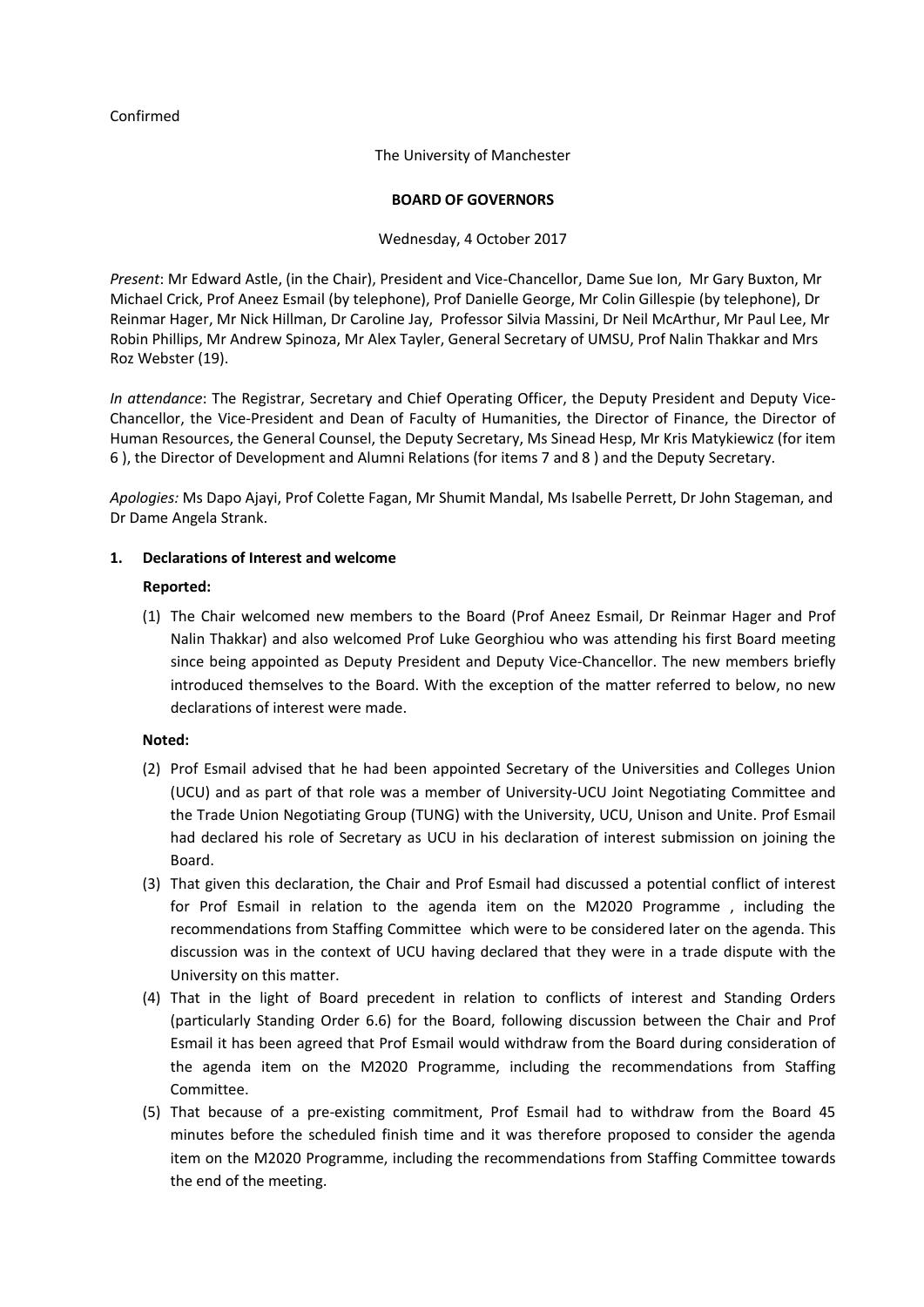- (6) That whilst accepting that he should withdraw from this meeting, Prof Esmail expressed concern that the ruling on his conflict of interest would hinder his ability to participate in future Board proceedings.
- (7) Twomembers expressed the view that Prof Esmail be permitted to remain during consideration of the agenda item on the M2020 Programme, including the recommendations from Staffing Committee.
- (8) That the Board would return to consideration of this matter during consideration of the agenda item on the M2020 Programme , including the recommendations from Staffing Committee.

**Resolved:** that the order of the agenda be varied so that consider the item on the M2020 Programme , including the recommendations from Staffing Committee be considered towards the end of the meeting after Prof Esmail's withdrawal.

## **2. The role of the Board of Governors**

# **(i) Statement of Primary Responsibilities**

**Received:** a revised Statement of Primary Responsibilities which, as recommended in the Governance Effectiveness Review, had been amended to reflect the Model Statement in the CUC Higher Education Code of Governance.

**Reported:** that the revised Code was consistent with and complementary to the provisions of Clause VI(7) of the Statutes which had previously served as the Board's Statement of Primary Responsibilities

## **Noted:**

- (1) That the revised Code included reference to the Board approving key performance indicators (KPIs) as suggested in the CUC Code.
- (2) The comment from one member that adoption and use of KPIs might unnecessarily constrain the Board's approach.
- (3) The Board already had access to KPIs which were an integral element of performance management and external accountability mechanisms.
- (4) The revised Code, in line with the CUC Code, proposed reference to the conduct of business in accordance with current best practice in HE corporate governance.
- (5) The previous Code referred to best practice in public sector corporate governance and there was merit in the inclusion of a broader definition.

**Resolved:** that the revised Statement be adopted, subject to the amendments of clauses 6 and 14 to refer to "best practice in *other sectors including public sector* and higher education corporate governance."

## **(ii) Scheme of Delegation**

**Received:** The revised Scheme of Delegation which incorporated reference to the revised Statement of Primary Responsibilities referred to above.

## **(iii) Standing Orders**

**Received:** The Standing Orders of the Board of Governors and its sub-committees.

## **(iv) Membership 2017-18**

**Received:** Details of membership for the academic year 2017-18.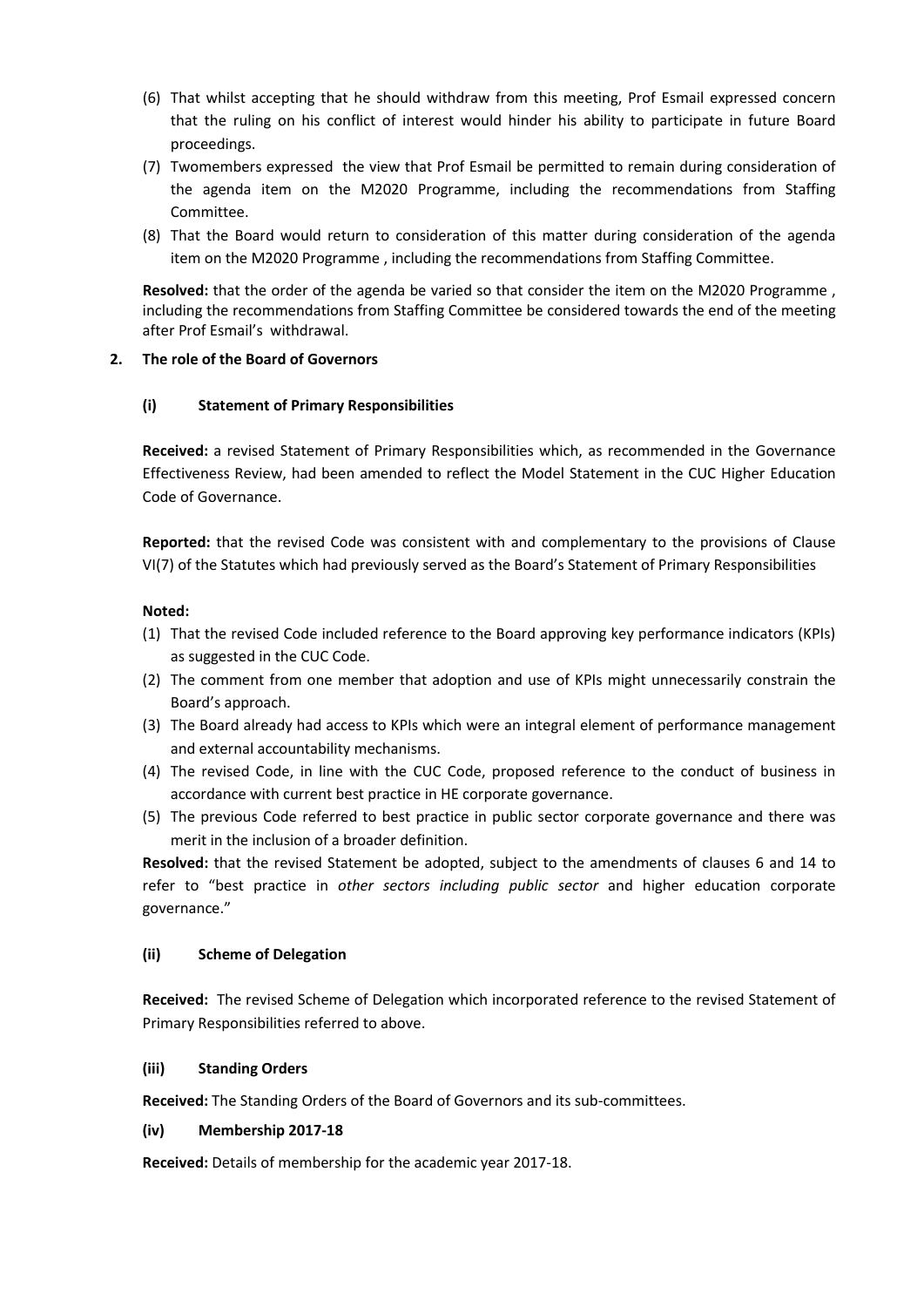## **3. Minutes**

**Resolved:** The minutes of the meeting held on 12 July 2017 were approved, subject to inclusion, under minute 6 (Report on Goal 3: Social Responsibility), to the importance of measurement of benefits realisation and the ability to change approach in the event that a particular activity was not realising benefits.

#### **3b. Matters arising from the minutes**

**Noted:** The Board received an updated report on ongoing issues that had been raised at previous meetings and that would be addressed within the agenda or would come forward at a later date.

### **4. Summary of business**

**Received:** A report prepared on the main items of business to be considered at the meeting.

### **5. President and Vice-Chancellor's report**

### (i) **The Report of the President and Vice-Chancellor to the Board of Governors**

**Received:** the report of the President and Vice-Chancellor. (NB some information excluded from publication on grounds of commercial sensitivity)

- (1) That there had been several major government developments since the previous Board meeting, signalling significant change for universities. This included the roll-out of the Higher Education and Research Act, appointments to the new sector regulatory structure (which had been the subject of a presentation at the pre-Board briefing) and several consultation processes, including on future iterations of the Teaching Excellence Framework.
- (2) Since the report had been circulated to the Board, the government had announced that the planned fee uplift in 2018-19 would not take place and tuition fees would be frozen at £9,250. In addition the income level that triggered repayment of student loans had been increased from £21,000 to £25,000 per year.
- (3) Based on current forecasts, the freezing of fees at £9,250 would have an estimated £73 million detrimental impact on the University over the course of the next five years.
- (4) The Prime Minister's speech at the Conservative Party conference earlier in the day had included reference to a major review of University finances, which could potentially include differentiation of fees between subject categories.
- (5) The practical difficulties presented by differential pricing (given common provision of many services across the University) and removal of cross-subsidy between subject areas.
- (6) On Brexit , the growing recognition of the desirability of a transition period, including avoidance of any cliff-edge scenario and ensuring Treasury underwriting of existing EU funding (such as Horizon 2020 and Erasmus); there was still some lack of clarity about the future rights of EU citizens living in the UK post-Brexit, which had the potential for negative impact on the University.
- (7) There was recognition by the Home Secretary of the importance of the economic, social and cultural benefits of international students to universities and the UK more widely. Actual visa checks had revealed approximately 97% student compliance with visa requirements which had undermined previous estimates, based on a sample survey, that 100,000 students were noncompliant; this was an encouraging development for the sector
- (8) M2020 developments were addressed later in the agenda
- (9) A number of League Table results had been published; in the 2017 Academic Ranking of World Universities (AWRU or Shanghai Jiao Tong rankings) the University had dropped three places to be ranked 38<sup>th</sup> overall (6<sup>th</sup> in UK and 8<sup>th</sup> in Europe); this was not unexpected and reflected a fall in the highly cited researcher measure. In the Times Higher Education World University Rankings 2018, the University had risen one place to 54<sup>th</sup>. In the *Times Higher Education* World Reputation Survey 2017, the University was ranked in the 51-60 bracket in the world (49<sup>th</sup> in 2016), and remained ranked  $8<sup>th</sup>$  in the UK. Since the report had been circulated, the Sunday Times League Table had been published; the University had slightly improved its position (from  $32^{nd}$  to  $25^{th}$ ).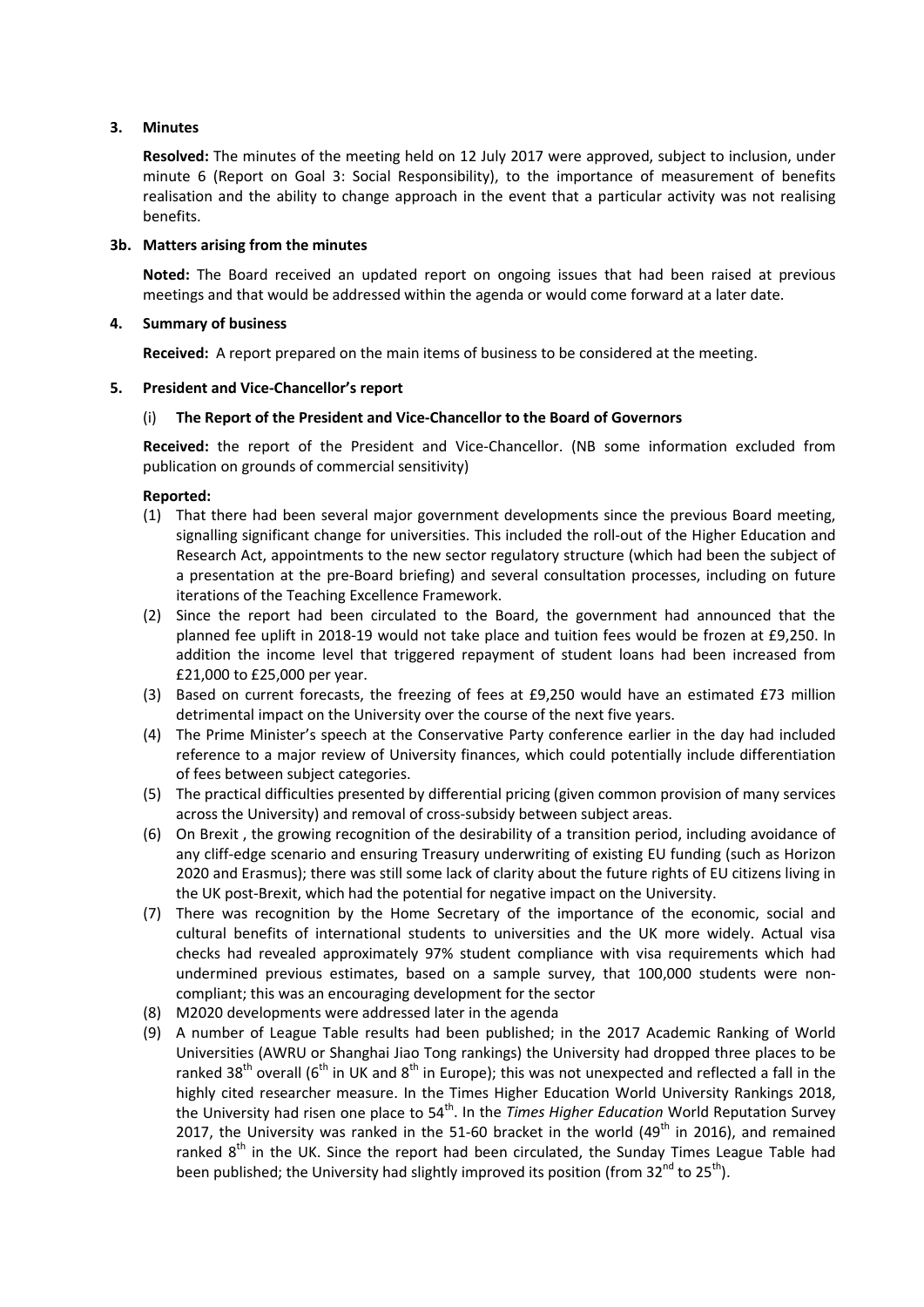- (10) During the course of the meeting, news emerged of the University's ranking in the Times Higher world subject rankings; these included rankings of  $26<sup>th</sup>$  in Business and Economics,  $28<sup>th</sup>$  in Law and 34<sup>th</sup> in Social Sciences.
- (11) The completions data for the 2011 cohort of students showed that 79.1% of full-time postgraduate research students completed within 5 years, up from 77.7% for the previous year. The percentage of graduates in graduate employment 6 months after graduating had increased by 0.3% to 82.5% (the University was ranked at  $11<sup>th</sup>$  in the Russell Group (the second quartile)).
- (12) In common with a number of other (mainly Russell Group) universities and following a boycott of the survey led by the Students' Union, the University had not achieved the 50% participation threshold for publication of its National Student Survey results.. The report outlined support and targeted measures to improve the student experience, including recognition of the key roles of Directors of Teaching and investment in the Student Life Cycle Project.
- (13) The University had participated in the Postgraduate Taught Experience Survey (PTES) and had increased its overall satisfaction rating from 82% to 84%, in line with the Russell Group average. Participation had increased from 27% to 37%, slightly below the Russell Group average.. Scope for further improvement was recognised and will form part of 2017 APR discussions and included in Student Experience Action Plans.
- (14) The University had participated in the Postgraduate Research Experience Survey; 2,602 students had participated which represented 62% of the eligible population. A mean overall satisfaction score of 83% had been achieved, above the Russell Group benchmark. The University aspired to be in the top quartile across all measures included in the survey and efforts to achieve further improvement would be coordinated through the Manchester Doctoral College Committee.
- (15) There had been two new appointments to Vice-President positions, Prof Colette Fagan (Research) and Prof James Thompson (Social Responsibility).
- (16) In summary, the latest figures showed that recruitment of home and EU students was slightly below target whilst recruitment of international students was slightly above target ); whilst there was negligible impact on overall numbers, the balance of over and under recruitment resulted in a slightly enhanced financial position.
- (17) The University had been invited to join the Alan Turing Institute, the national institute for data science, based at the British Library.
- (18) The University's risk and regulatory research partnership with the Health and Safety Executive had secured significant grant funding from the Lloyd's Register Foundation.
- (19) Staff morale would be a priority for the forthcoming academic session, with focus on analysis and consequent actions arising from the Staff Survey. For example, consideration would be given to measures to address harassment and bullying (5% of respondents had reported experiencing harassment and bullying) and to measures to assist staff in coping with change. The Vice-President for Research and the Vice-President for Social Responsibility respectively would be leading in these areas.

- (1) In relation to recruitment, and noting the M2020 objective to improve the quality of entrants, a strategic approach had been taken, in selected areas, to confirm students who had marginally missed their offer, but were committed to study with the University.
- (2) Student Welcome Week had gone well; the Students' Union was able to offer a full range of services and whilst the renovations were continuing, there had been minimal impact on the quality of experience.
- (3) There were effective and appropriate contingency measures in place to respond to a meningitis outbreak. This included a strong focus on ensuring students were aware of warning signs and a clear risk mitigation and escalation process.
- (4) Modelling of impact and implications of future iterations of the Teaching Excellence Framework was underway and had been discussed at the pre-Board briefing.
- (5) There was awareness of the need to ensure transparency about expenditure for all stakeholders in the current political climate. Previous approaches had included articles in the University magazine and this year's Financial Statements would include more extensive information about senior staff remuneration.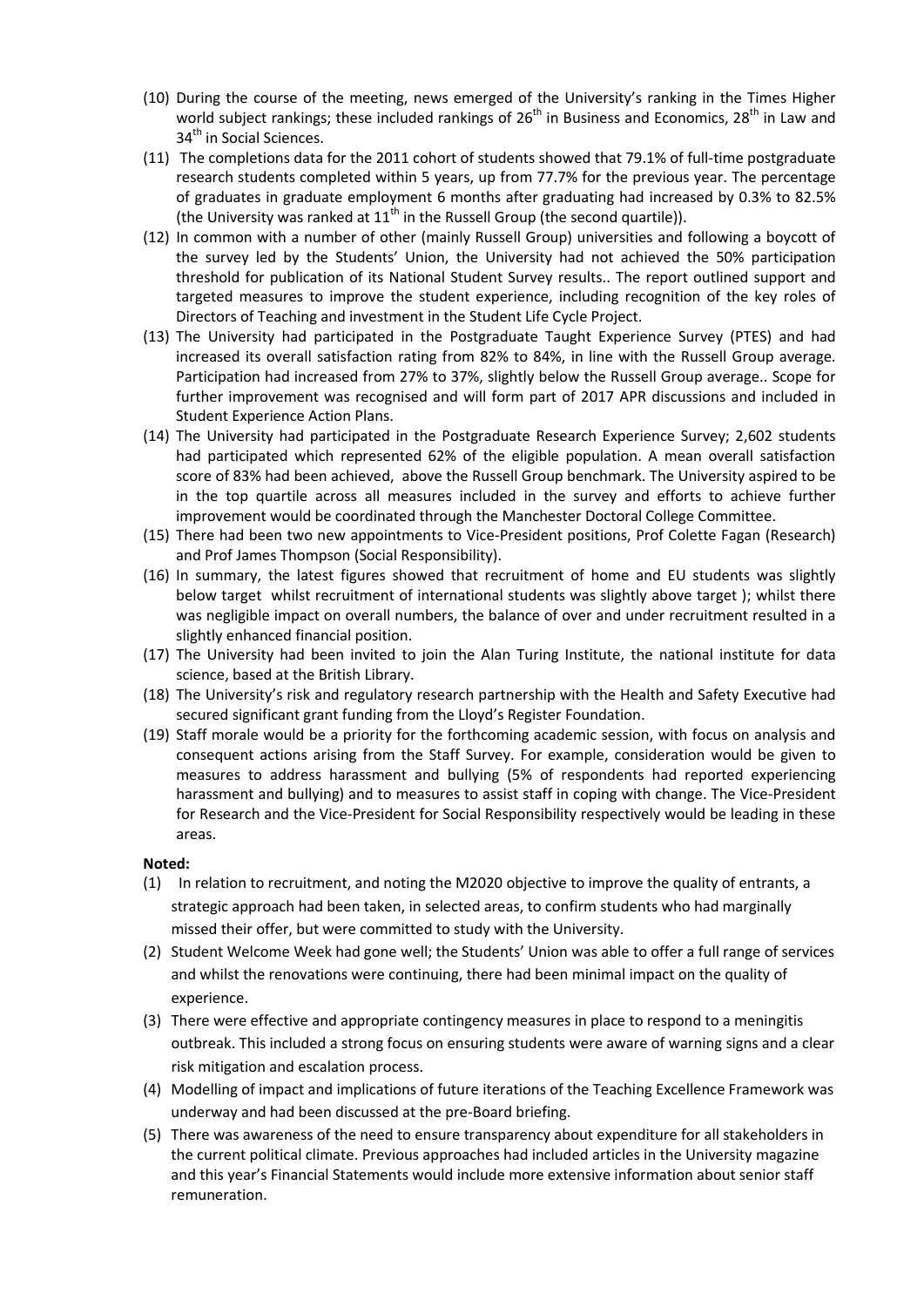## 6. **Industry and Research Collaboration**

**Received:** an oral presentation from the Deputy President and Deputy Vice-Chancellor and Mr Kris Matykiewicz, Head of Business Engagement.

### **Reported:**

- (1) 2015/16 figures showed that the University had achieved over £32 million in contract income, the fourth highest in the sector. Income from UK industry, commerce and public corporations, was £25.7 million, the second highest in the sector, marginally behind Imperial College.
- (2) The majority of contract income was the outcome of strategic partnerships with industry, with the benefits of settled pricing arrangements and reduced transaction costs (there were eleven such partnerships in the Faculty of Science and Engineering, five in the Faculty of Humanities and four in the Faculty of Biology, Medicine and Health). A number of the partnerships were cross-faculty (for example, there was activity with Siemens, Tesco and Unilever across all faculties).
- (3) The annual HEFCE HEBCIS survey which measured business engagement and commercialisation showed that value of University collaborative activity (in 2015-16) with industry was £82 million, the second highest in the sector behind Cambridge. Contract research income was valued at over £62 million, the fourth highest in the sector.
- (4) Priorities for 2017-18 included meeting income targets and improving recovery rates on research from industry (generally the University would no longer be involved in activity at less than 100% recovery). In the Business Engagement Team, there was a need to replace the Head who was retiring shortly and a recruitment exercise was underway.
- (5) The opening of the Graphene Engineering Innovation Centre (GEIC) in early 2018 would improve the University's capabilities for collaboration with industry in this area.
- (6) Priorities for 2017-18 also included increasing international activity, which included a strategic project to develop links with China where there was an appetite for investment in graphene and advanced materials. There was also potential to develop in new sectors, including data science driven activity, cyber security and financial and related technology (an example of the latter included work with four major legal firms).
- (7) There was a strong political imperative to develop further the University's activities with small and medium sized enterprises(SMEs), including knowledge transfer activity, and this work would include a scale up programme with the Manchester Growth Company

## **Noted**:

- (1) The importance of ensuring that staff recognised the wider benefits of industry-research collaboration, in relation to, for example the quality of research outputs and citations.
- (2) Currently approximately 10% of academic staff were engaged with industry and increasing this to 15% would significantly improve the University's capabilities. Work was being carried out with early career academics to ensure that the University maintained a pipeline of academics to engage in this activity.
- (3) The University particularly valued long-term industry partnerships with a strategic focus, contributing to economic development.
- (4) The importance of international diversification; China represented a clear opportunity with significant investment opportunity, particularly in graphene. Other markets, including India and the Gulf Region would also be explored.
- (5) That Graphene Enabled was part of activity under the auspices of UMI3 and income from this activity was not included in the figures quoted above and would form part of a separate report on subsidiary activity to a future Board meeting.

## **7. Development and Alumni Relations Division-Annual Report**

**Received:** the annual report from the Director of Development and Alumni Relations, providing a review of fundraising and alumni engagement activity at the University in 2016-17.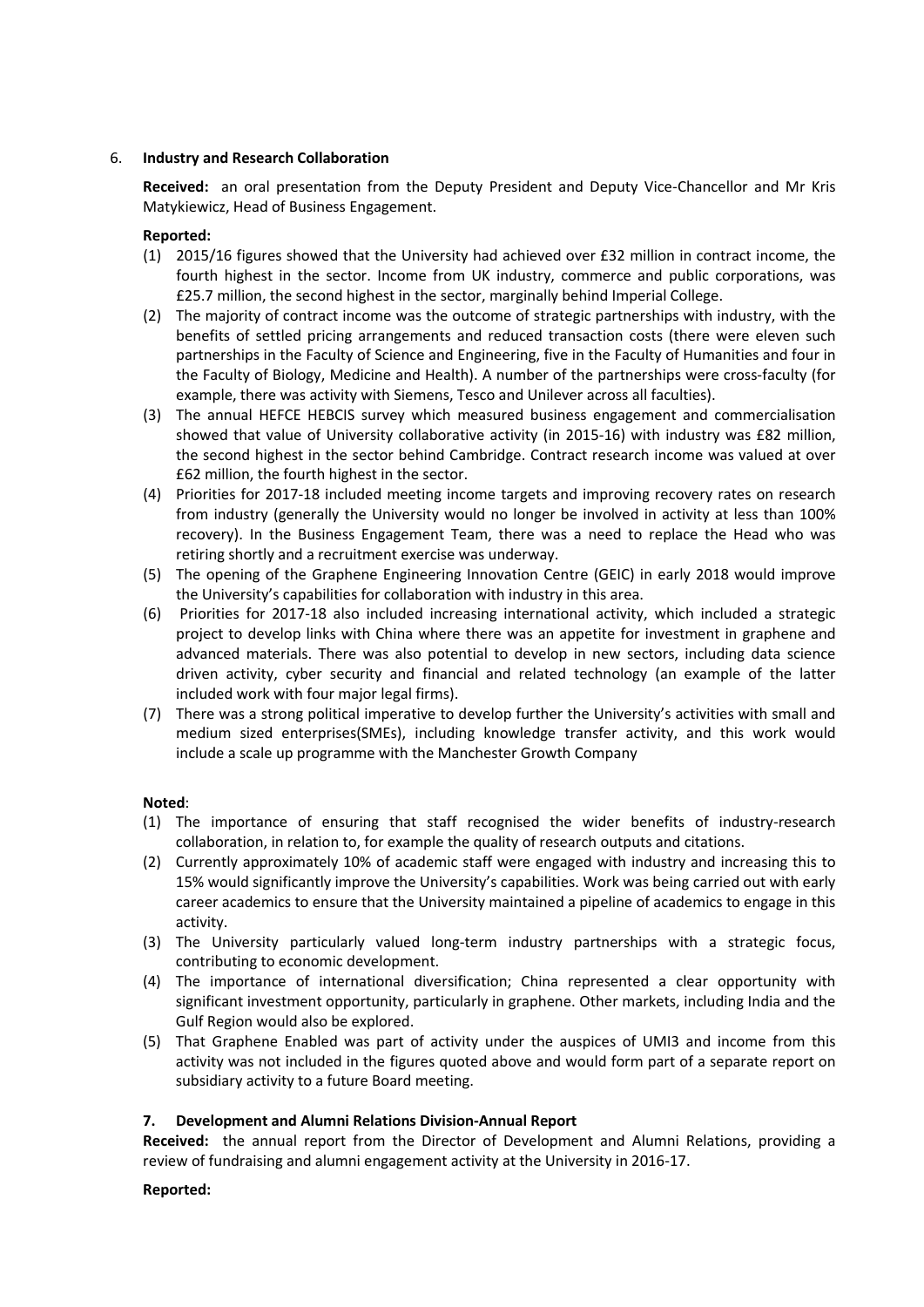- (1) The report referred to a number of successes, including the Celebration of Philanthropy event in April 2017. Feedback from the event had been overwhelmingly positive and had resulted in new gifts from both regular donors and major supporters.
- (2) In March 2017, the University had celebrated ten years of the Equality and Merit Programme and the year had ended with a pledge of £3 million for the Programme.
- (3) The regular giving programme had continued to develop at pace with over 6,300 alumni donors, representing an annual increase of over 14% (a trend not reflected elsewhere in the sector).
- (4) The new web platform, the Manchester Network, had been launched, enabling the University's 350,000 contactable alumni to connect with each other, mentor students and stay connected to the University. The global network had accelerated in the past year with 122 alumni volunteers running 53 groups across 33 countries.
- (5) Brexit had brought uncertainty and this was reflected in some UK major donors delaying decisions on donations or making smaller gift pledges. Legacy income was relatively low and there was renewed focus on a legacy giving campaign activity.
- (6) Achievement of the University's ambitious philanthropy goals by 2020-21 was dependent on securing a small number of multi-million pound gifts over the next few years and nurturing and development of relationships was crucial to this activity. Support and advice from Board members was welcome.

### **Noted:**

- (1) The importance of continued flow of smaller donations was recognised but fulfilment of the University's philanthropy targets was dependent on achievement of a small number of major donations.
- (2) Some other charities had focused on assistance with Will generation to encourage legacy giving, although the amounts generated might not be sufficient to justify activity in this area.
- (3) There had been a reduction in the KPI measuring top-level alumni influencers engaging with the University; however, activity in this area was now more focused on alumni able to make a key contribution to policy and business engagement and the University was seeing benefit from these relationships.
- (4) The regulatory environment for fundraising continued to be challenging and work was ongoing to ensure that the University achieved compliance with the new EU General Data Protection Regulations. This included updating the existing Privacy Statement and ensuring full openness and transparency with alumni about the use of data.
- (5) There were materiality procedures in place where alumni requested acknowledgement of a donation (for example in relation to a scholarship or a building).
- (6) Targets were derived from a realistic assessment of what was required to meet strategic objectives, accounting for trends in the external environment.

## **8. Gift Oversight Group**

**Received:** the annual report from the Gift Oversight Group, providing an update for the Board on the purpose and activity of the Gift Oversight Group for the academic year 2016-17; this included a record of the decisions made by the Group. The Chair of the Audit Committee, as the designated Board member to be consulted on gift oversight matters gave a brief introduction and the Deputy Vice-President and Dean of Faculty of Humanities, as the outgoing Chair of the Gift Oversight Group, spoke briefly to the report.

- (1) No cases had required consultation with the lay member of the Board nominated for this purpose.
- (2) Any donor giving, intending to give or who has been asked to give £100,000 or more, or whose cumulative giving amounted to more than £100,000 must be considered by the Group. Other donors could be considered by the Group at the discretion of the Director of Development and Alumni Relations.
- (3) The Directorate of Development and Alumni Relations ensured thorough and robust background and due diligence checks on all potential donors. During the year the Group had considered 53 gift approaches of which 52 were approved; this included one gift approach where the Group had requested more information before making a decision.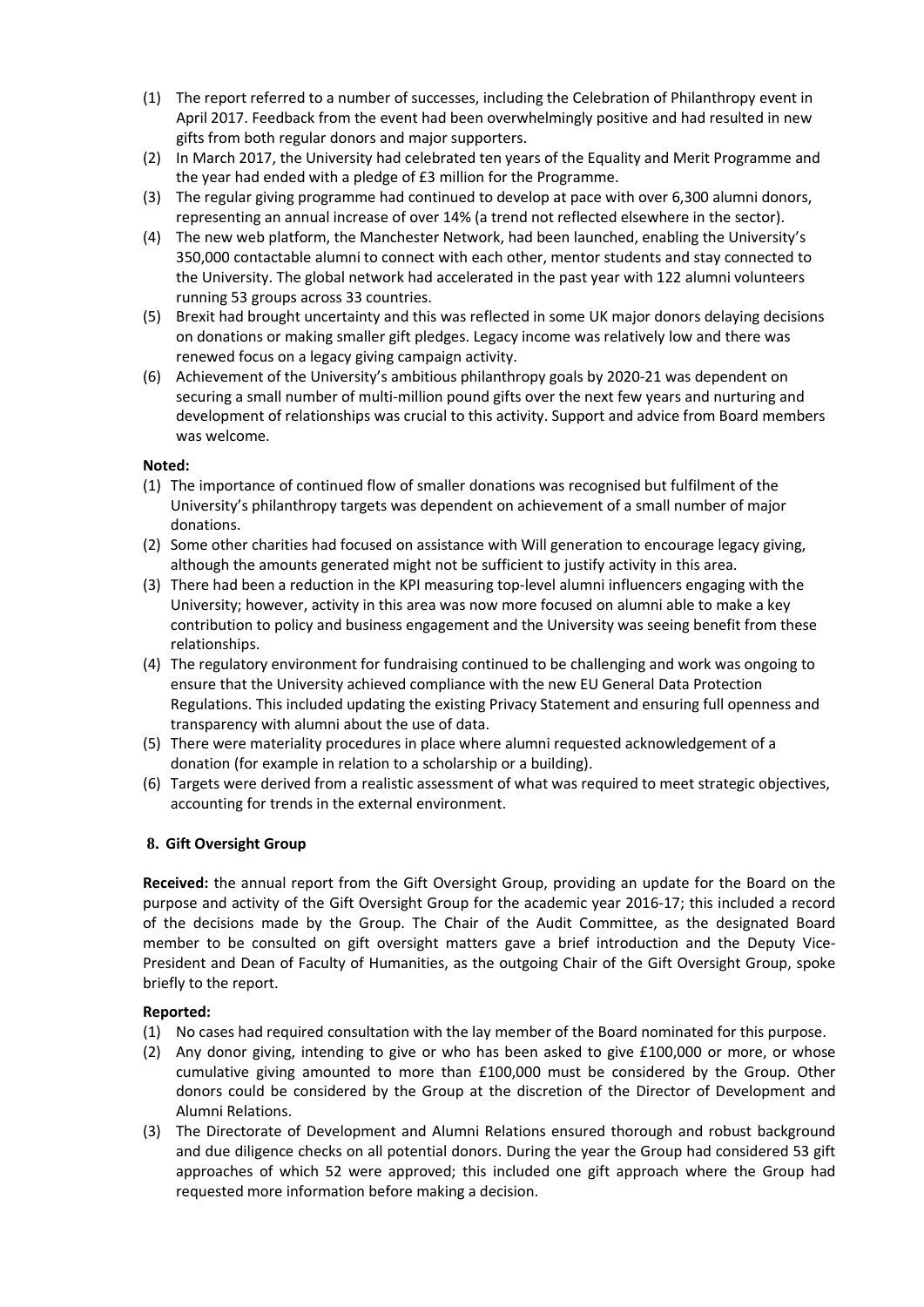(4) That the Vice-President and Dean of Humanities had handed over the role of Chair of the Group to the Vice-President for Social Responsibility

**Noted:** the Group had decided that it was not prudent to proceed with one gift approach because of issues relating to the provenance of the proposed donation which were in the public domain.

## **9. Chair's report**

### **(i) Summary of issues arising from self-evaluation sessions with Board members**

**Received**: a summary of key issues in discussions between the Chair and Board members at individual self-evaluation meetings held over the summer.

### **Reported:**

- (1) lay members of the Board were invited to contact the Deputy Secretary to suggest areas where their experience could assist outside Board members to enable contact with relevant members of staff.
- (2) where such contacts were made, a clear distinction would be made between provision of informal advice and members' formal Board role.

### **(ii) Membership of Board Committees**

**Received:** details of committee membership for the academic year 2017-18.

### **Reported:**

- (1) Paul Lee would assume the role of Chair of Staffing Committee during 2017-18 and Michael Crick and Professor Danielle George had been appointed as new members of Staffing Committee.
- (2) Professor Silvia Massini had been appointed as a new member of Nominations Committee.
- (3) Professor Colette Fagan had stepped down Finance Committee.
- (4) Committees had the ability to co-opt members with relevant external expertise from outside the board.

#### **(iii) Informal meeting of Chair of Board and committee chairs**

**Received:** notes of an informal meeting between the Chair of Council, the Chair of Audit Committee and the Chair of Finance Committee held on 12 July 2017.

- (1) The Governance Effectiveness Review had recognised the need to ensure adequate breadth of expertise and sufficient number of members present at committee meetings and had recommended increasing membership of both Finance Committee and Audit Committee by one. In the case of Finance Committee, this had been achieved by the Chair of the Board becoming an ex-officio member, and the appointment of a second co-opted member to Audit Committee was now under consideration.
- (2) Nominations Committee was cognisant of the need to address any skills and experience gaps in Board membership and the Committee had been strengthened by the co-option of the Chair of the Board and the President and Vice-Chancellor, following a recommendation in the Governance Effectiveness Review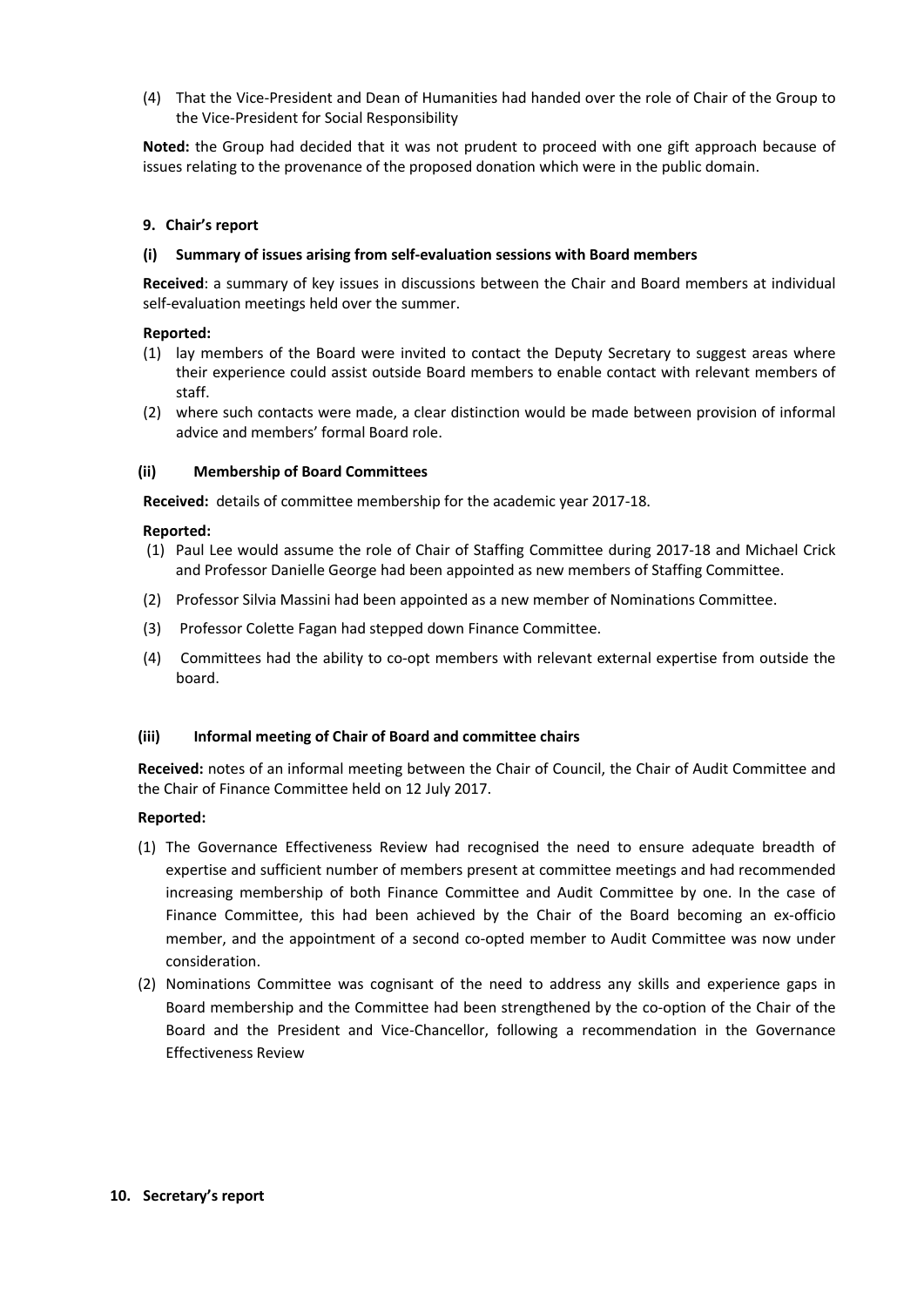## **(i) Review of governing instruments arising from Governance Effectiveness Review**

**Received**: a report updating members on action required to implement the recommendations in the Governance Effectiveness Review.

#### **Reported**:

- (1) Of the eighteen recommendations that the Board had previously accepted, ten had either been implemented or were in the process of being implemented.
- (2) The majority of the other eight recommendations would require specific amendments to Statutes (primarily Statute VI-The Board of Governors).
- (3) The remaining recommendations related to the role and processes followed by Staffing Committee and review of related governing instruments and a general review of Charter, Statutes, Ordinances and Regulations with amendment and simplification to support effective governance.
- (4) Drafting of the specific amendments to Statutes outlined in (2) above could be achieved relatively quickly.
- (5) The broader review of governing instruments referred to in (3) above (including staffing related instruments) was likely to be more time consuming. Institutions which had been through similar reviews in recent years reported a timescale for completion of approximately two years.

**Noted:**

- (1) The Governance Effectiveness Review recommended amendment to governing instruments so that Nominations Committee became a committee of the Board, chaired by the Chair of the Board and including the President and Vice-Chancellor as a member; as an interim measure, the Chair of the Board and the President and Vice-Chancellor has been co-opted onto the Committee.
- (2) The view of two members that implementation of this recommendation had the potential to compromise the independence of the Nominations Committee.
- (3) The Nominations Committee had been established in its current format on the formation of the University in 2004 and it was now out of line with the expectations of the CUC Code (the Governance Effectiveness Review had noted that the University's current arrangement was exceptional).
- (4) It was usual practice in the sector for the Principal/Vice-Chancellor and Chair of the Board to be members of Nominations Committees, with the latter usually assuming the role of Chair.
- (5) That change to Nominations Committee membership was dependent on revision and consequent approval of changes to Statutes.
- (6) The establishment of a nominations process to inform Senate membership of the Board did not necessarily preclude an election by Senate members; for example, a nominations process could identify the skill sets and experience which would be most valuable to the Board and this could support and inform an election process. Changes to current arrangements would also require amendment to Statute.
- (7) The report set out current constitutional requirements for notice of Board meetings considering changes to Charter and Statutes and also noted that there was a requirement in the Charter for Senate and the General Assembly to be given an opportunity to express an opinion on proposed changes.

**Resolved: t**hat a small group of officers, including the Deputy Secretary and other members of the Office of the General Counsel undertake further work, including a broad review of governing instruments, to assess the potential benefits and difficulties of further reform, taking into account the above comments and reporting back to the Board in February 2018.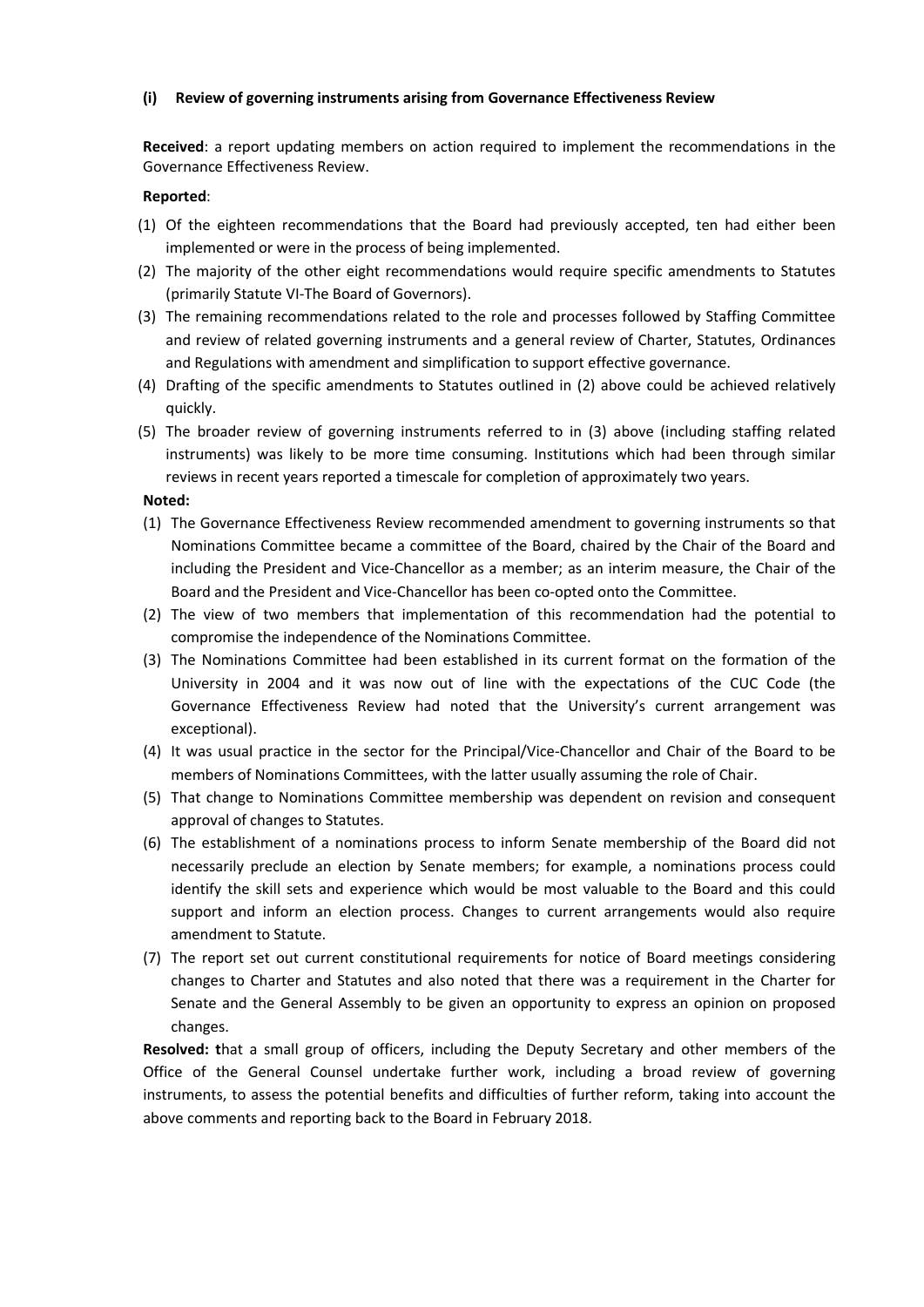### **11. Research Compliance Committee**

**Received:** a summary of the annual report from the Research Compliance Committee (NB some information excluded from publication on grounds of commercial sensitivity)

#### **Reported:**

- (1) The report was intended to provide assurance to the Board that the University was meeting its statutory, regulatory and policy requirements governing research.
- (2) The report was a summary of a fuller report which had been considered by Audit Committee at its September 2017 meeting.
- (3) The Assurance, Adverse Events and External Inspection Dashboard indicated clear governance structures and positive assurance for the majority of areas listed. Following a recent Uniac internal audit, the University Research Ethics Committee element of the dashboard would become fully green.
- (4) The only exception to the above related to Clinical and Experimental Pharmacology: Cancer Research UK-Manchester Institute (CRUK-MI). This had a red rating (indicating a major adverse event) because of the serious fire at the Paterson Building of the CRUK-MI which had a substantial impact on the research facilities in the building.

#### **Noted:**

- (1) Recent press articles had cited examples of research in other institutions not progressing because of adverse comment on social media. The Board was assured that this would not happen at Manchester where the rigorous ethical approval process did not factor in press, media or social media interest; the primary consideration was the welfare of staff and students.
- (2) Clinical Trials Management was an area receiving close scrutiny; clinical trials were becoming increasingly complex and partner trusts were either moving away from sponsorship entirely or sponsoring fewer trials. There was confidence in the robustness of the current approach but growth would require either movement towards a single sponsor arrangement or development and deployment of adequate resource and expertise internally.

#### **12. Board committee reports**

#### (i) **Finance Committee** (13 September 2017)

**Received:** an Executive Summary and minutes of the meeting of Finance Committee held on 13 September 2017.

- (1) There would be a fuller briefing on the USS pension scheme to the November 2017 Board meeting. The response to the USS consultation would include confirmation that there should be no increase to the 18% employer contribution and no increase to the risk profile of investments. In relation to UMSS, the development of a Defined Contribution scheme would be progressed and an implementation timetable drawn up.
- (2) There was good progress in relation to the capital programme; in relation to MECD, all sub-contract prices had now been agreed and there was now much greater confidence in the revised projected cost. Visits to both the MECD and Alliance Manchester Business School project sites were to be organised and, for future committee meetings, the capital programme report would be developed to enhance members' understanding.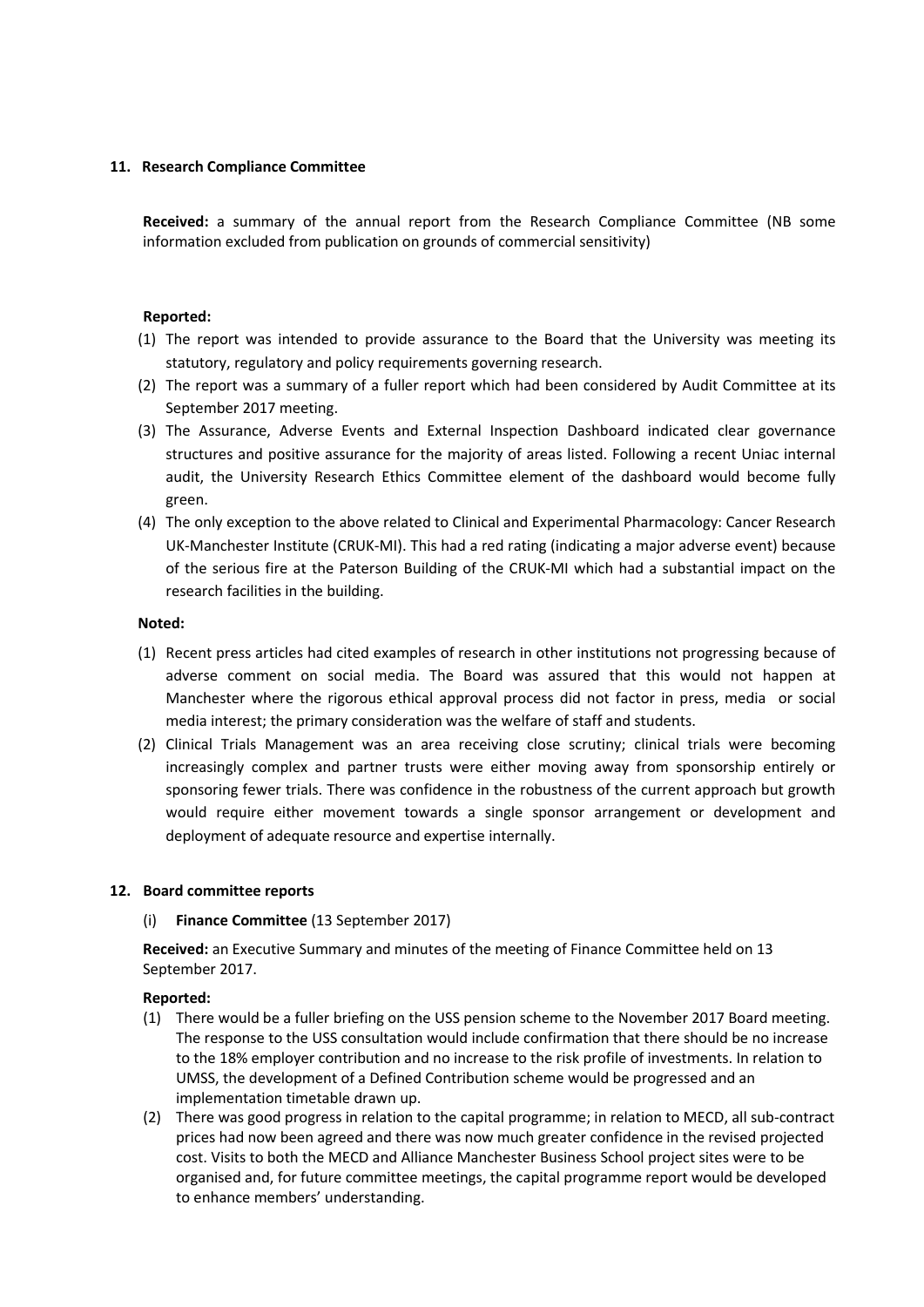- (3) The CRUK-MI fire referred to under 11 above had resulted in the relocation of some groups to Alderley Park. Discussions about the future development of the Paterson Building site were ongoing, and this included potential development of the site into an improved facility, with potential capital programme implications.
- (4) The Committee had approved its terms of reference subject to amendment to reflect the role of the newly formed Investment Sub-Committee and the future need to amend reference to HEFCE to reflect the change in sector regulatory arrangements (the terms of reference and membership of Investment Sub-Committee had been approved subject to minor amendment).
- (5) The Committee noted an update on the merged endowments funds process and future obligation to report on endowments, the status of the 2016 Corporation Tax return and the status of University of Manchester Worldwide Limited restructure.
- (6) Year-end results showed a better than expected position compared with Quarter 3 forecast, because of pension costs being lower than forecast and the forecast being prudent in respect of other income and non-pay expenditure.
- (7) The Uniforum benchmarking report of University support services had been received
- (8) Following receipt of the Environmental, Social and Governance report, the list of investments for publication on the University website had been agreed.
- (ii) **Audit Committee** (13 September 2017)

**Received:** an Executive Summary and minutes of the meeting of the Audit Committee held on 13 September 2017.

- (1) The Committee had noted the need to review its terms of terms of reference to reflect the change in sector regulatory arrangements.
- (2) The Committee received the Interim Conclusions Memorandum from the external auditors, EY. In completing planning procedures and controls testing, EY had received good cooperation from management. The review of subsidiaries had not resulted in any issues being referred to the Committee. The Committee noted that an error in the use of the BUFDG model had resulted in an overstatement of the University's commitment under the USS Deficit Reduction Scheme. The actual liability was £46 million lower than recorded and there was a need for a prior year adjustment in the 2016-17 Financial Statements.
- (3) The Committee received the draft Corporate Governance Statement and Public Benefit Statement, along with a Statement on the University's compliance with the Modern Slavery Act. Amendments to the Corporate Governance Statement were proposed, including enhancements to the section on Remuneration Committee. The Committee agreed that the Public Benefit Statement would benefit from editing and improved presentation.
- (4) For internal audit, the summary reports from six reviews finalised by the internal auditors, Uniac, since June 2017, were provided for consideration by the Committee. Reviews had been completed for UKVI Compliance-Student Workers, Research Costing and Pricing; Recovery of Academics' and Technicians' Time, USS Pension Changes 2016-17, Published Programme and Unistats (follow-up), Procurement Cards (follow-up) and State Aid (follow-up). A response to the UKVI Compliance-Student Workers review had been prepared by the Director of Human Resources which showed generally good progress in addressing outstanding issues. The Committee approved the internal audit plan for 2017-18, which incorporated issues raised at the previous meeting.
- (5) The Committee considered the Draft Internal Audit Report and Opinion for the year ending 31 July 2017. The report concluded that the University continued to have an effective and stable control environment, supported by robust corporate systems and a strong accountability framework. Risk management, governance and arrangements for seeking value for money were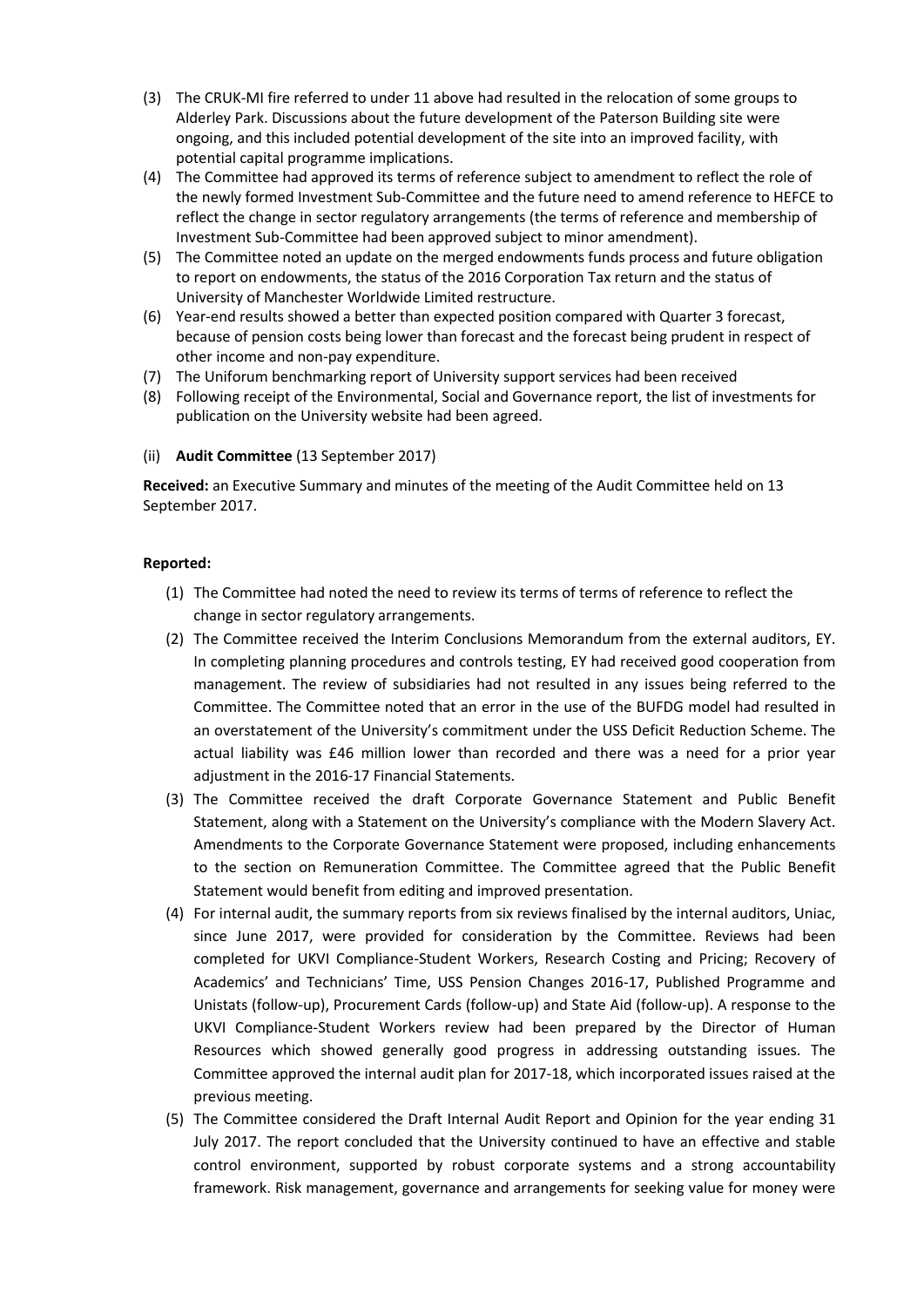effective; arrangements for ensuring accuracy of data returns were mostly effective (staff had indepth understanding of requirements and the University had robust internal assurance processes for data submissions, in line with those seen elsewhere in the sector). The Committee was satisfied that the report and opinion was comprehensive and provided a good and accurate summation of work undertaken and assurances received by Uniac.

- (6) The Committee received an update from the Director of IT on the status of the IT Strategy and Plan and associated risks and mitigations. The report outlined the development of the Target Operating Model, progression of End User Computing requirements, network service definition, development of the service requirements and business case for a Secure Operations Centre and a review of hosting strategy. Generally good progress was being made; the Committee considered management of multiple, parallel projects and noted the importance of establishing repeatable, consistent processes that could be rolled out iteratively. The Committee agreed to receive the Risk Register associated with the Strategy to assist it in understanding the relationship between the range of activities and impact of implementation on stakeholders.
- (7) The Committee received the latest University Risk Map along with the latest Professional Support Services and Faculty Risk Maps. The Committee agreed that at its February 2018 meeting, the Committee should address the issue of composite risk and this should include evaluation of different potential risk scenarios and combinations.
- (8) The Committee meeting had been preceded by a meeting of the Committee and officers without auditors present. It had been resolved that EY be reappointed for a further year, ie until completion of the audit for the year ending 31 July 2018, although the Committee's disappointment at the overstatement of commitment under the USS Deficit Reduction Scheme and need for the prior year adjustment had been brought to EY's attention. It had also been resolved that Uniac should continue to provide the internal audit service.

 *Prof Aneez Esmail left the meeting after this item.*

#### (iii) **Remuneration Committee**

*NB The President and Vice-Chancellor and all University officers in attendance, with the exception of the Director of Human Resources and the Deputy Secretary, left the meeting during consideration of this item. Although this item constituted reserved business, the General Secretary of the Students' Union remained in attendance.*

**Received:** a summary of the work of the Remuneration Committee in 2016/17, which included as an appendix, the report of the Remuneration Committee to the Board.

#### **Reported:**

- (1) The summary of the work of the Remuneration Committee included the role and remit of the Board, a summary of recommendations made by the Committee (including salary review of the President and Vice-Chancellor, Deputy President and Deputy Vice-Chancellor, Vice-Presidents and Deans, Policy Vice-Presidents and the Registrar, Secretary and Chief Operating Officer).
- (2) In addition to a summary of key decisions, the report of the Committee to the Board set out remuneration policy for the senior leadership team and a history of the President and Vice-Chancellor's remuneration over the previous five years. This was the third such report that the Board had received and its contents were consistent with corporate good practice.

- (1) It was intended to include more detail about the work of the Remuneration Committee, drawn from the information contained in the above reports, in the narrative commentary accompanying the 2016/17 Financial Statements. This would demonstrate the University's commitment to transparency and confidence in its approach in this area, noting the potential for more prescriptive regulatory requirements in future years, in the light of recent negative national media coverage on the issue of senior staff pay in the University sector.
- (2) At the moment, although the Board received details of recommended percentage uplift of salary, it did not receive full salary details for senior officers other than the President and Vice-Chancellor. It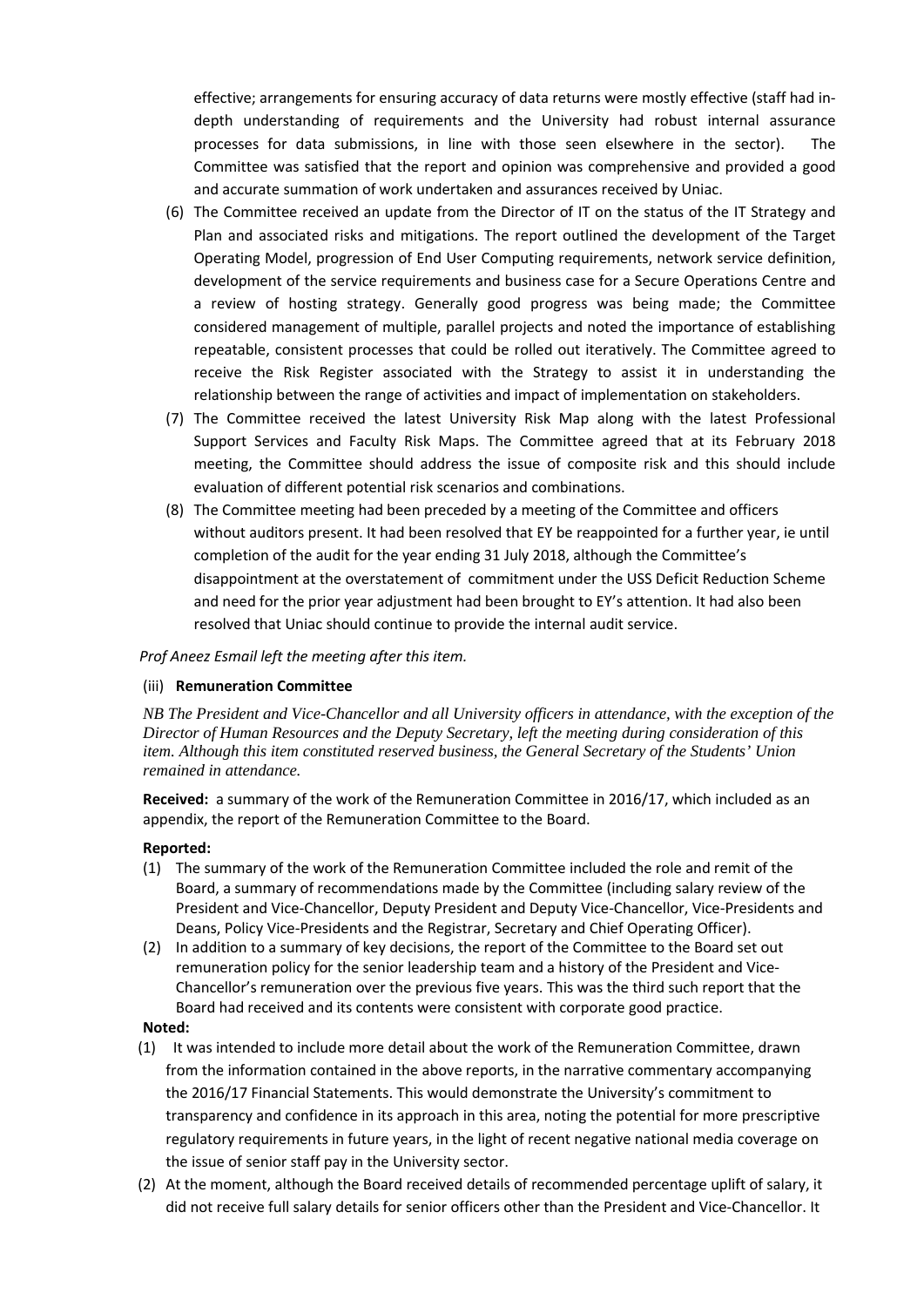was agreed that this matter should be referred to the Remuneration Committee for initial consideration.

(3) The importance of appropriate and sensitive positioning of communications arising from this matter in the current local and national political context.

*NB The President and Vice-Chancellor and those University officers in attendance who had left the meeting, returned at the conclusion of this item.*

### **15. Report from the Planning and Resources Committee**

**Received:** a summary of matters discussed at the meeting of the Committee held on 4 July 2017 (a single item special meeting had been held on 19 September 2017, resulting in a recommendation to Staffing Committee and a further regular meeting had been held on 3 October 2017, the day before the Board meeting; a summary of matters discussed at the latter meeting would be provided to the November 2017 Board meeting).

## **16. Delivering Manchester 2020, including minutes from Staffing Committee meeting (27 September 2017)**

**Received:**

- (1) a summary report setting out progress towards implementation of the M2020 Programme Proposals.
- (2) a more detailed report from the Chair of the M2020 Programme Board .
- (3) the minutes of the meeting of Staffing Committee held on 27 September 2017.

- (1) In addition to the papers referred to above, on 1 October 2017, two further documents had been circulated to Board members "False Necessity" and "Collateral Damage".
- (2) On 3 October 2017 Staffing Committee members (as members of the Committee with responsibility for oversight in this area) had been sent the following further documentation by the University (the material was copied to all Board members, given that the communication referred to in (1) above had been sent to all Board members;
	- A letter from Professors Esmail and Williams (together with a further copy of the accompanying document "False Necessity") which was sent to the Chair of the Board on 27 September 2017.
	- The Chair's response sent on 29 September 2017 explaining that, as these were matters for senior management, he had asked management to reply and committing that the correspondence would be provided to Staffing Committee members who had an obligation, on behalf of the Board, to continue to scrutinise the M2020 process.
	- Professor Keith Brown's response dated 2 October 2017, sent in his capacity as Chair of the M2020 Programme Management Board.
	- A detailed response from management to a number of the issues raised in the "False Necessity" document.
	- An email dated 28 September 2017 from Professor Fiona Devine, Head of the Alliance Manchester Business School to staff in the School addressing issues raised in the "local survey" referred to in the "Collateral Damage" document
- (3) The M2020 Programme had been established to bring together a portfolio of projects designed to improve academic quality, invest in excellence, reshape the student profile, improve efficiency and effectiveness, grow income and improve financial sustainability.
- (4) The report from the Chair of the PM2020 Board set out the progress made against the M2020 Programme proposals following closure of the Voluntary Severance (VS) Scheme. This included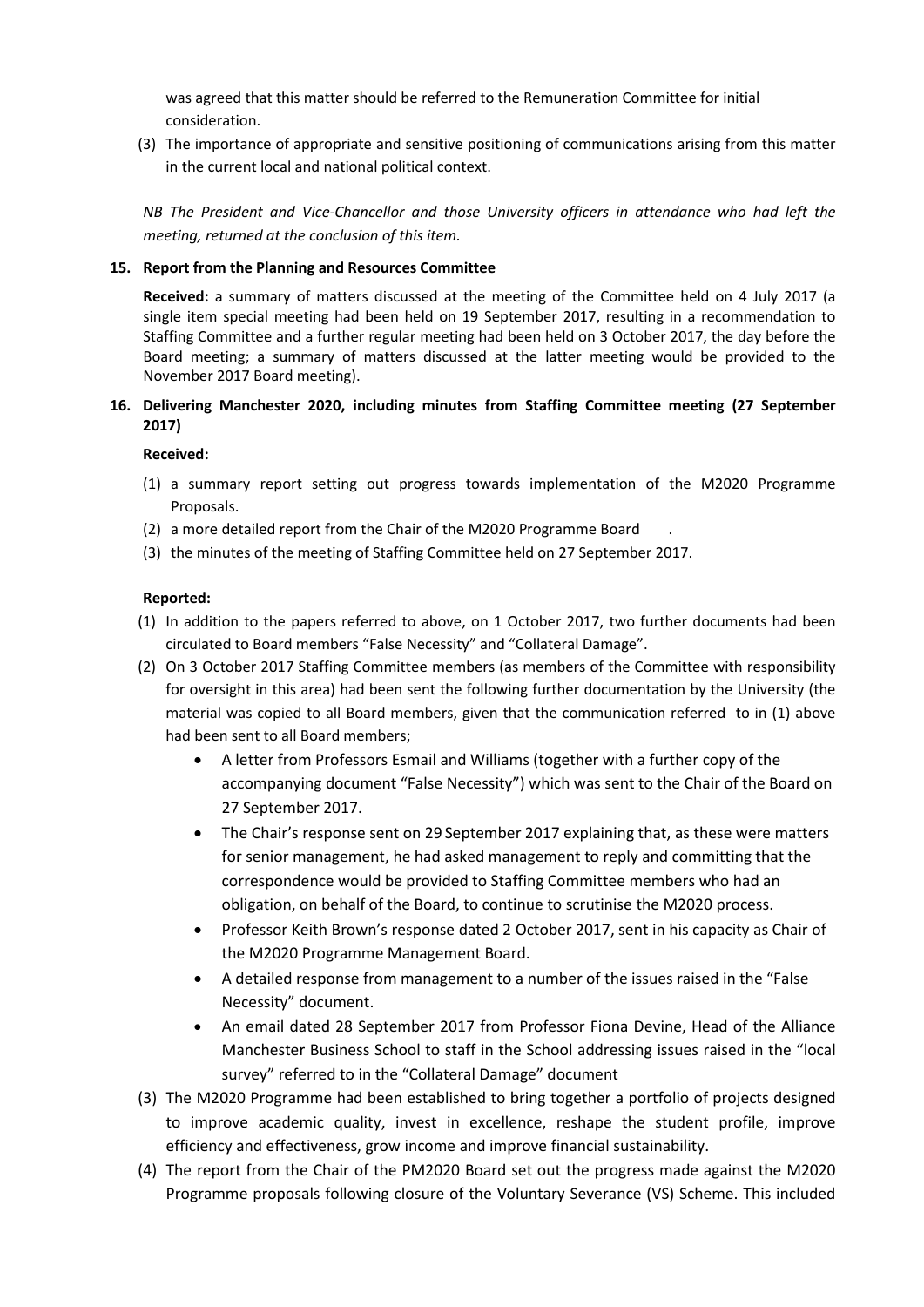details of Collective Consultation, communication with staff and managers, correspondence received by the University (including by the Chair of the Board), the extent of external media coverage and consultation with School Boards.

- (5) The voluntary severance scheme (VS) had opened on 19 June 2017 and closed in the PSS areas on 14 August 2017 and in the academic areas on 11 September 2017.
- (6) The report set out details of steps taken to mitigate the need for redundancy, an assessment of impact on staff and activities, the current position in relation to staffing reductions by area and the impact of resignations, retirements, redeployment and the VS Scheme on the original post reduction figures.
- (7) Planning and Resources Committee met on 19 September 2017 and endorsed the recommendation of the Finance Sub Committee that the case for compulsory redundancies for two posts in the Faculty Office (FSE) be presented to the Staffing Committee on 27 September 2017.
- (8) At its meeting on 27 September 2017, Staffing Committee, having given full and proper consideration to a report from the President and Vice-Chancellor had agreed to recommend to the Board that Part III of Ordinance XXIII to effect compulsory redundancies (two posts) in the Professional Support Services (PSS) Faculty Office, Faculty of Science and Engineering (FSE) be instituted (while continuing to seek redeployment opportunities to avoid redundancy).
- (9) Staffing Committee had also noted that applications for VS were being processed in all except one of the areas under review, the Finance Directorate, where the reduction in posts has been secured through resignations, redeployment and posts in the new structure.

- (1) UCU had balloted its members for industrial action in response to the current M2020 proposals. The result had been announced earlier in the day and the ballot had achieved the required 50% threshold for the result to be binding (57.7% turnout, 1,049 votes cast). 86.7% of those participating had voted for strike action, with 93.1% voting for industrial action short of a strike. Industrial action was planned for 23 and 24 October 2017.
- (2) A UCU organised protest had taken place before the Board meeting and approximately 40 UCU members had taken part.
- (3) There was a level of anxiety and disquiet amongst staff at risk which was acknowledged and management was making every effort to mitigate this through regular communication, including a regularly updated frequently asked questions webpage.
- (4) There was no evidence of the programme affecting student and staff recruitment and/or retention.
- (5) The view that impact on morale could be intangible and difficult to measure.
- (6) From the outset, there has been awareness of the likely impact and reception of any proposal involving redundancies and this had previously been discussed extensively at both the Staffing Committee and the Board.
- (7) Once implementation of the current proposals had been concluded, there was a need for constructive dialogue with UCU and other campus unions.
- (8) Any further recommendations for compulsory redundancy would be subject to scrutiny by Staffing Committee which would then make recommendations to the Board.
- (9) Other universities were going through similar and in some cases more extensive staff restructuring programmes and these were generally less visible than the Manchester programme.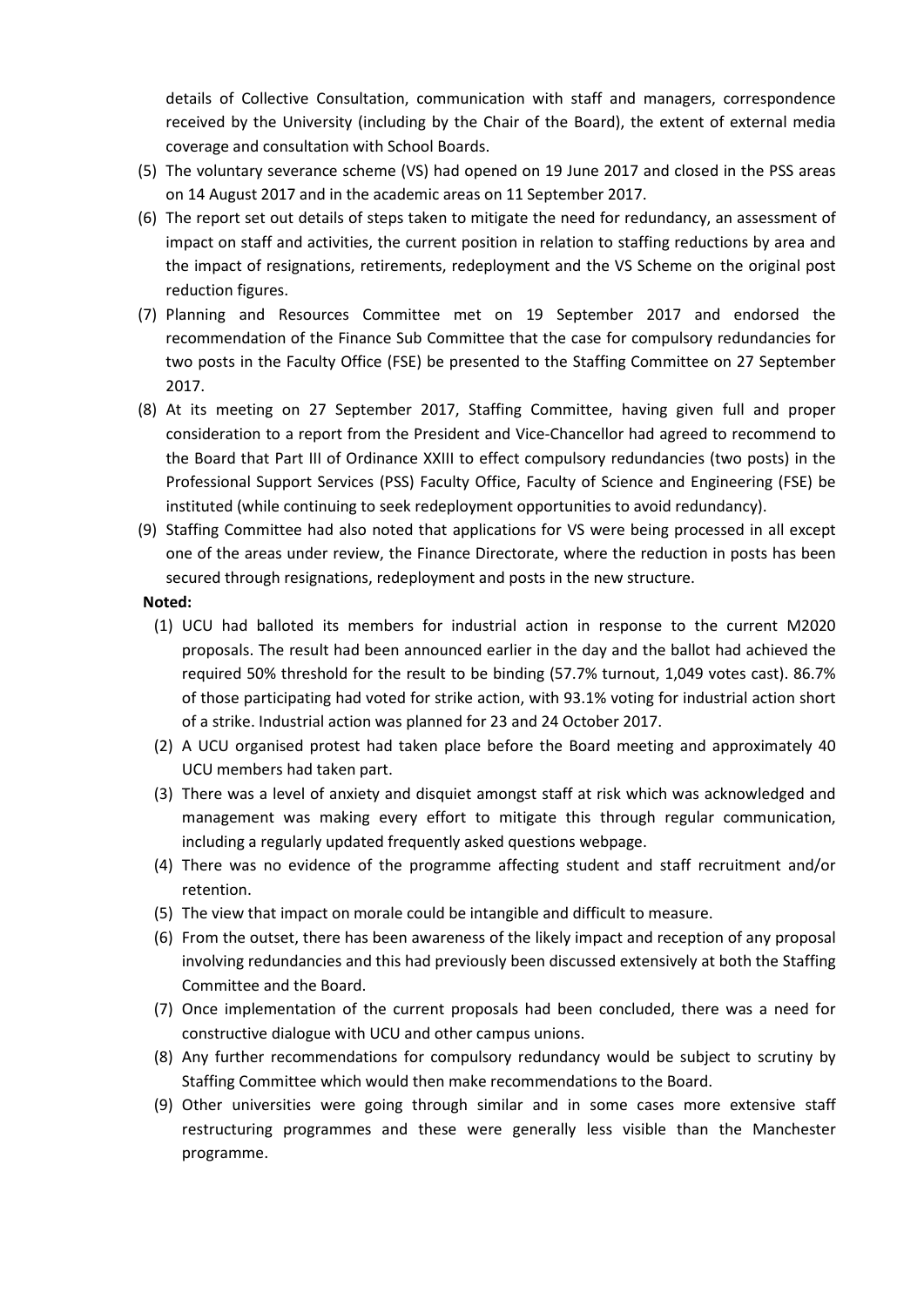- (10)The results of the informal survey conducted in the Alliance Manchester Business School and referred to in the "Collateral Damage" document were flawed and unreliable as it had been possible for one individual to make multiple returns and for non-staff members to participate.
- (11) Programmes of this type were a regular feature of corporate life in the private sector and essential to ensure organisational agility; the cultural differences between such organisations and universities were acknowledged.
- (12)The Students' Union, at its recent Senate meeting, had voted to oppose redundancies through support for the "Save our Staff" campaign.
- (13) Investment in the MECD building would enable the University to decant from the North Campus with resulting potential major asset realisation; remaining on North Campus would be more than twice as costly as completion of the MECD building.
- (14)The view from a number of members that circulation of the response to the issues raised in the documents circulated on 1 October 2017 had been helpful and had exposed weaknesses in the arguments.
- (15)The response to these documents had not yet been circulated beyond the Board although wider dissemination remained a possible option.
- (16)Should the Board approve the recommendations, the immediate priority would be communication with staff affected by the decision; once this had happened, further broader communications were also planned.
- (17) The justification for the staffing reductions in the Faculty of Biology, Medicine and Health was financial and the notional target number of posts to be removed depended on the seniority of applicants.
- (18)A member expressed the view that the use of Standing Order 6.6 as justification for a Board member needing to leave during consideration of this item was regrettable and unjustified; the UCU ballot indicated a significant level of opposition to the programme and it would have been helpful for the Board to hear this opposing view.
- (19)The alternative view offered by a number of members that the conflict of interest was clear and that the circulation of papers to the Board meant that his views on the matter were clearly understood. Senate members of the Board also confirmed that there had been a full and robust discussion of the programme at the June Senate meeting and a proposal to pause the programme had been clearly defeated (by 35 votes to 10 with three abstentions).
- (20)The composition of the Board was designed to allow and encourage a plurality of views. The conflict of interest arose not because of UCU membership (a number of members of the Board were UCU members) but because of the role of Secretary of UCU (and consequently, a member of relevant University-Union Negotiating Committees), a body which was in an employment dispute with the University following initiation of the consultation process referred to above.
- (21)Had the conflicted Board member been on the Board when the proposals were initially discussed, there would have been no conflict of interest.
- (22)The potential for other staff members to be conflicted in future should recommendations directly impact on them.